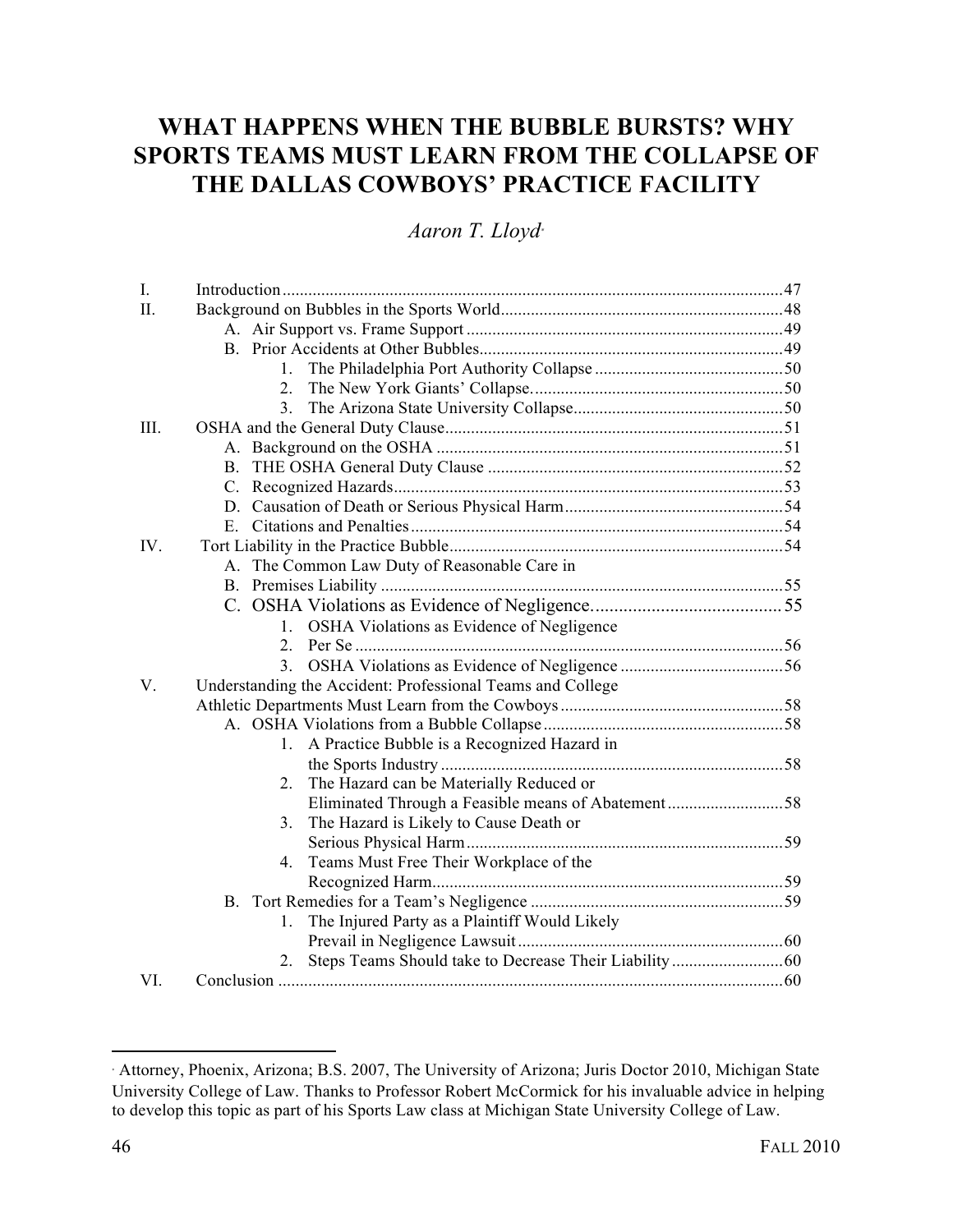#### **I. Introduction**

!!!!!!!!!!!!!!!!!!!!!!!!!!!!!!!!!!!!!!!!!!!!!!!!!!!!!!!!!!!!

The Dallas Cowboys' rookie workout session on May 2, 2009 began like any other at the team's practice facility in the Valley Ranch area of Dallas, Texas. However, the usual questions about quarterback Tony Romo's current girlfriend, the off-field problems of Adam "Pac-Man" Jones, and the decision to cut embattled receiver Terrell Owens, were soon replaced by those questioning the team's liability and decision making following a collapse of the team's six-year old practice facility.<sup>1</sup> The Cowboys, like many other teams in recent years, had built a practice "bubble" to provide a field of play for use under any weather condition.<sup>2</sup> Unfortunately, the Cowboys' bubble, built at a cost of \$4 million, could not withstand the force and pressure of the fierce 70 mph winds that ripped through the Valley Ranch area—ultimately destroying the practice bubble.<sup>3</sup> Steel supports held up the Cowboys' bubble, and those supports came crashing down to the practice field, along with lights and other debris, leaving the players, coaches, support staff, and media personnel in the bubble running for safety.<sup>4</sup> As a result of the bubble's collapse, twelve people were hospitalized. Scouting assistant Rich Behm was permanently paralyzed, special-teams coach Joe DeCamillis received a fractured vertebra, and athletic trainer Greg Gaither suffered two broken bones in his leg.<sup>5</sup>

Following the accident, Behm and DeCamillis filed a lawsuit against Summit Structures, LLC, and Cover-All Building Systems, Inc., among others, for their responsibility in building the structure that ultimately caused their injuries.<sup>6</sup> Although, Behm and DeCamillis were unable to name the Cowboys as a defendant in the lawsuit,  $\hbar$  the Cowboys still may face disciplinary actions from the Occupational Health and Safety Administration (OSHA).<sup>8</sup> Furthermore, given the prevalence of comparable practice facilities

<sup>4</sup> Footage of the accident can be found on YouTube. There were many television cameras filming during the accident and the footage provides a glimpse of the chaos and commotion inside the bubble as the roof collapsed.

<sup>&</sup>lt;sup>1</sup> Amy K. Nelson, *Lessons learned from Cowboys tragedy*, ESPN.com, May 5, 2009,

http://sports.espn.go.com/nfl/news/story?id=4141498. *See also* Harvey Fialkov, *Can This Bubble Burst? Unlike Cowboys' Metal-Supported Structure That Fell, Dolphins' Practice 'Bubble' is Light Fabric Filled With Air*, SUN-SENTINEL, May 7, 2009, at 1C (noting that former Cowboys coach Bill Parcells wanted an indoor facility and owner Jerry Jones built the bubble for Parcells' first season as coach in 2003).

<sup>&</sup>lt;sup>2</sup> See *infra* Part I for a discussion of the NFL and college football teams that currently use practice bubbles.

<sup>3</sup> Tom Orsborn, *Bubble wouldn't have burst*, SAN ANTONIO EXPRESS-NEWS, May 6, 2009, at 1D. *See also* Michael McCann, *Who's responsible for collapse of Cowboys' indoor practice facility?*, SI.com, May 4, 2009, http://sportsillustrated.cnn.com/2009/writers/michael\_mccann/05/04/cowboys/index.html (noting that the Irving Police Department found that the Cowboys' practice bubble was the only building in the city to have structural damage from the storm).

<sup>5</sup>  *OSHA sorts through flattened facility*, ESPN.com, May 5, 2009,

http://sports.espn.go.com/nfl/news/story?id=4136258.

<sup>6</sup> *Cowboys employees sue builders over collapsed practice facility*, usatoday.com, Aug. 25, 2009,

http://www.usatoday.com/sports/football/nfl/cowboys/2009-08-25-cowboys-employees-lawsuit\_N.htm.

<sup>7</sup> Brooks Egerton, *Injured Dallas Cowboys staffers sue firms in practice facility collapse*, dallasnews.com, Aug. 25, 2009,

http://www.dallasnews.com/sharedcontent/dws/dn/latestnews/stories/082609dnprocowboyscollapse.1154 2ae2e.html (noting that workers' compensation laws in the state of Texas barred the Cowboys' employees from suing the team for the injuries sustained in the accident).

<sup>8</sup> *OSHA sorts through flattened facility*, ESPN.com, May 5, 2009,

http://sports.espn.go.com/nfl/news/story?id=4136258. OSHA inspectors arrived at the collapse site two days after the accident and have six months from the date of inspection to make a report. *Id.*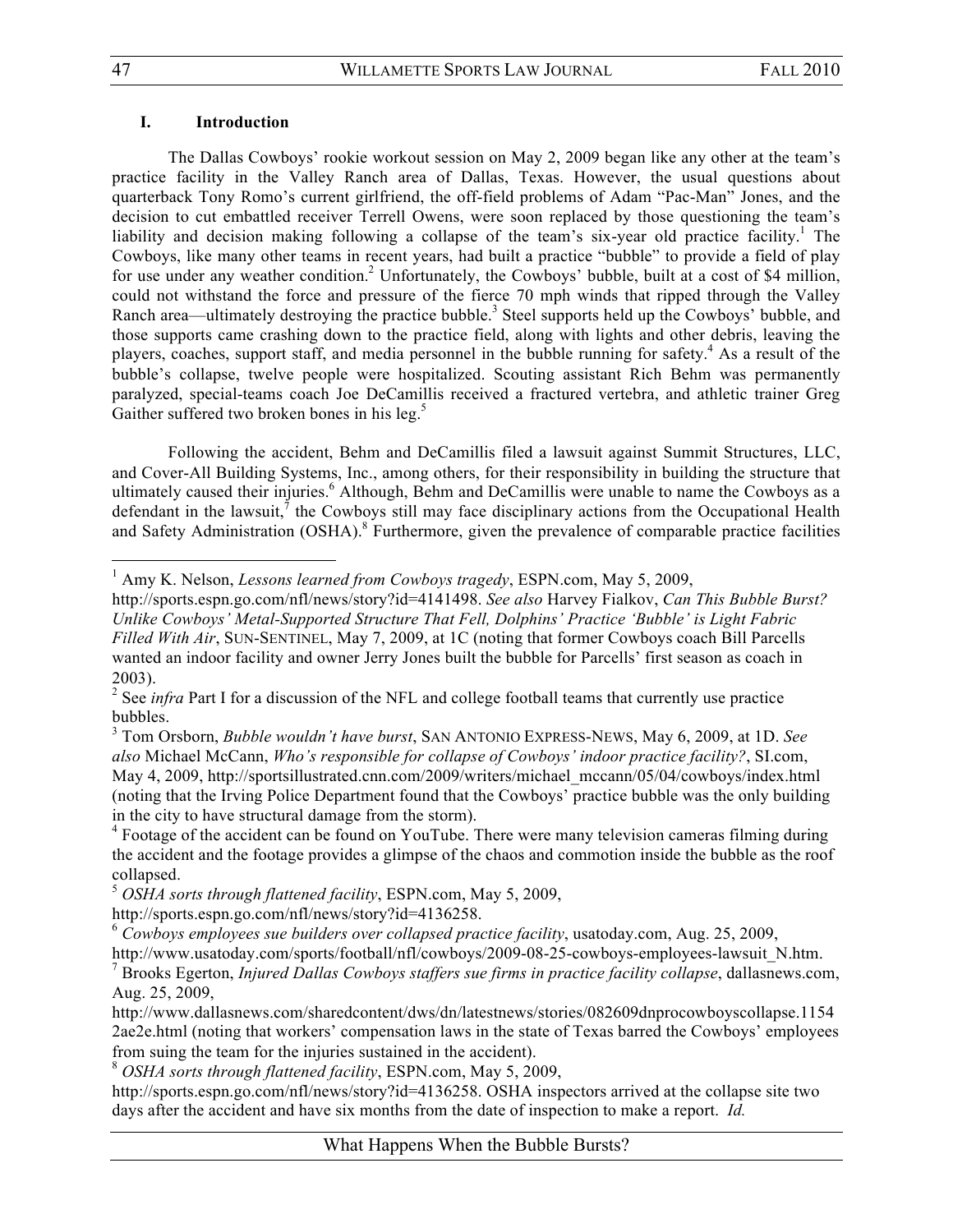throughout the National Football League and collegiate athletics—and the history of structural problems many teams and other entities have faced with their bubbles—the likelihood of a similar disaster is almost a given.<sup>9</sup> Thus, sports teams and college athletic departments that use practice bubbles must learn from the collapse of the Dallas Cowboys' facility or face the possibility of OSHA violations and other tort liabilities when the next bubble bursts.

Part I of this Comment provides background information on the practice bubbles currently in use by NFL teams and college athletic departments. It details the differences between air-supported and framesupported bubbles and explains the history of the bubble collapses that occurred prior to the collapse of the Cowboys' facility. Part II provides insight on OSHA, particularly the OSHA general duty clause, which could subject teams to citations and financial penalties should a bubble collapse injure a team employee. Part III analyzes the potential for tort liability as a theory of recovery by any individual who may be harmed as a result of a team's bubble collapse. Finally, Part IV analyzes the likely OSHA penalties and tort liability that each team may face and explains that sports teams and college athletic departments must learn from the Cowboys' collapse and take precautionary measures to avoid legal and financial consequences. If they fail to heed these warnings, sports teams and college athletic departments will find themselves in a public relations nightmare with many legal remedies available to injured plaintiffs.

#### **II. BACKGROUND ON BUBBLES IN THE SPORTS WORLD**

Indoor practice bubbles are the new must-have in the professional and collegiate sports world. Practice bubbles are either frame-supported or air-supported structures with a membrane shell or cover that acts as the roof over the playing surface.<sup>10</sup> As such, practice bubbles allow teams to avoid inclement weather such as rain and dust storms, extreme heat during the dangerously hot summer training camp months, and the frigid temperatures during playoff time.<sup>11</sup> In recent years, many professional and collegiate athletic departments have invested in practice bubbles as a way to assure that practices may continue in any weather condition.<sup>12</sup> NFL teams currently using practice bubbles include the Miami Dolphins, New York Giants, Denver Broncos, New England Patriots, Houston Texans, Philadelphia Eagles, and the Tennessee Titans.<sup>13</sup> Furthermore, Arizona State University, Boston College, University of Texas, University of Iowa, Colorado University, Texas A&M, and the University of New Mexico are

<sup>&</sup>lt;sup>9</sup> See *infra* Part I for a discussion of the many NFL and college teams that currently use practice bubbles as well as an overview of some of the prior collapses that have occurred.

 $10$  The two different types of bubbles look identical in their appearance, although the frame-supported bubble can be larger—a preference that some teams have for their bubble.

 $11$  Interestingly, one of the main reasons for the growth of practice bubble usage was the 2001 death of Korey Stringer at the Minnesota Vikings training camp. Mr. Stringer died from heat exhaustion, and his death spurred much publicity over the safety of workout conditions during the hot training camp months. *See generally*, Jarrett Bell, *A year after Stringer death: NFL wary*, *few changes*, usatoday.com, July 18, 2002, http://www.usatoday.com/sports/nfl/stories/2002-07-19-cover.htm (providing background information on Korey Stringer's death and the NFL's concern about players and heat-related injuries and deaths).

<sup>&</sup>lt;sup>12</sup> Former Miami Dolphins coach Nick Saban requested that an indoor practice field be built so that the team would not lose practice time to summer lightning and rainstorms in South Florida. Fialkov, *supra* note 1, at 1C.

<sup>&</sup>lt;sup>13</sup> Nelson, *supra* note 1. The Broncos, Texans, Dolphins, Titans, and Giants all use air-supported bubbles. The Giants are currently constructing a new indoor facility built with brick and steel. The Eagles uses a frame-supported structure with steel trusses. The Patriots use a similar facility as the Cowboys also manufactured by Summit Structures.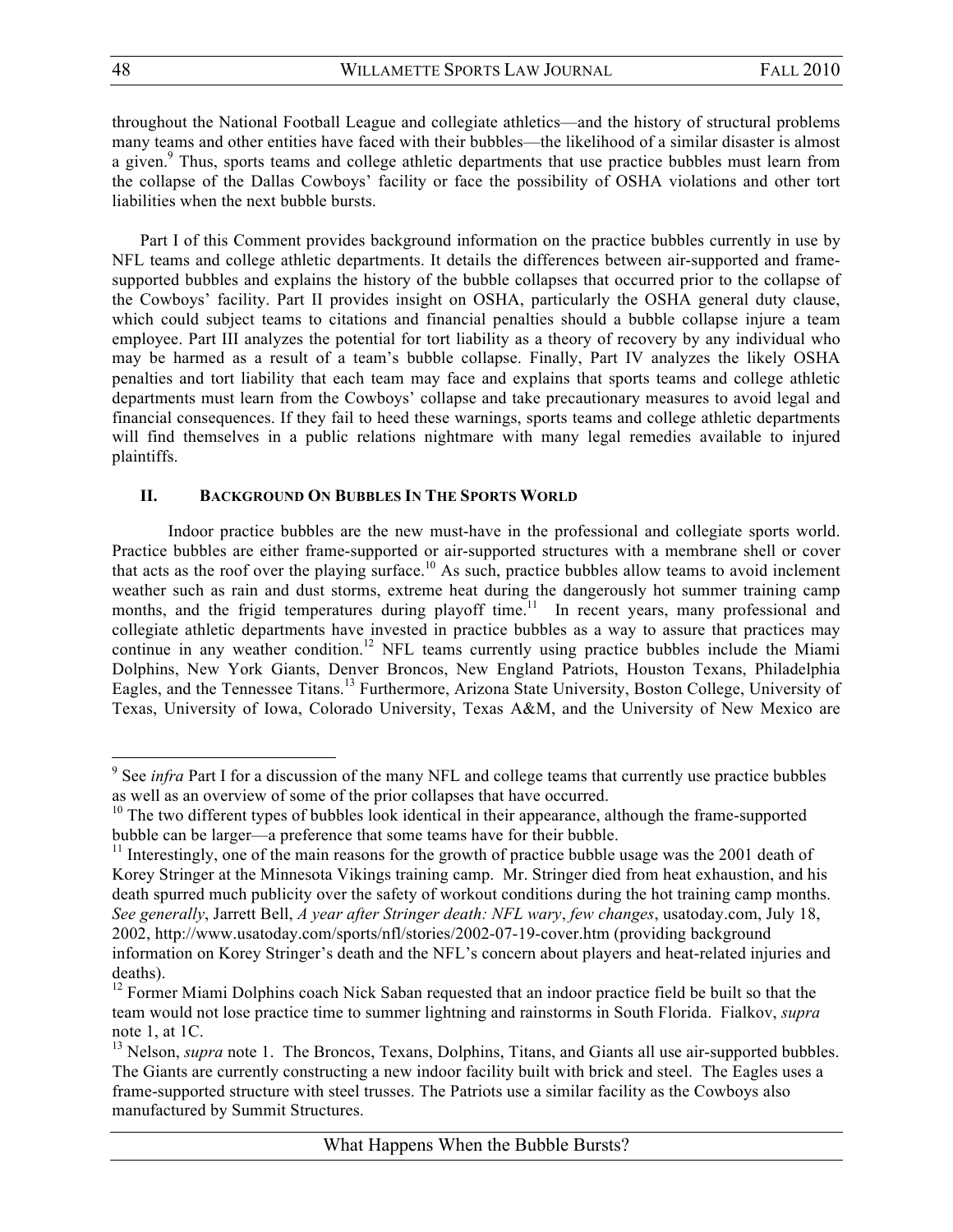some of the many college teams to also practice in a bubble.<sup>14</sup> The facilities are a symbol of luxury and help a team's owner or athletic director convey a message that no expense is too great in the pursuit of winning. Despite the apparent benefits of building a bubble, however, safety issues have become a serious  $concern.$ <sup>15</sup>

#### **A. Air Support vs. Frame Support**

There are currently two types of bubble designs in use at NFL and collegiate practice facilities. The first type of facility is commonly referred to as a frame support, where steel support beams hold up the bubble membrane.<sup>16</sup> Frame-supported structures are sometimes favored because they create more space inside.<sup>17</sup> The second type of facility is merely supported by air and not by steel or metal beams and is often much cheaper to build than the frame-supported structure.<sup>18</sup> The frame supports used in the Dallas Cowboys' facility were one of the main reasons injuries occurred on the day of the collapse.<sup>19</sup> Presently, Texas A&M, the New England Patriots, and the University of New Mexico all use similar frame supported practice bubbles manufactured by Summit Structures, LLC—the same company that manufactured the Cowboys' failed facility.<sup>20</sup> The Philadelphia Eagles also use a frame-supported facility, albeit one not manufactured by Summit Structures. The remaining teams using practice bubbles all employ the air-support bubble commonly thought by many to be a safer alternative.<sup>21</sup> However, the airsupported bubbles have also caused accidents and could result in serious injuries, especially when heavy lights hang from their ceilings.

B. Prior Accidents at Other Bubbles

!!!!!!!!!!!!!!!!!!!!!!!!!!!!!!!!!!!!!!!!!!!!!!!!!!!!!!!!!!!!

#### **1. The Philadelphia Port Authority Collapse**

In 2002, the Philadelphia Regional Port Authority contracted with Summit Structures, LLC to manufacture a double vaulted 100,000 square foot frame supported membrane-covered building.<sup>22</sup> The building was expected to meet the Port Authority's needs to accommodate increased business from importers using the port's facilities.<sup>23</sup> The structure was functionally completed by the end of 2002, and put in service on January 2, 2003.<sup>24</sup> Just six weeks later, a major snowstorm hit Philadelphia causing the

<sup>&</sup>lt;sup>14</sup> Aside from Texas A&M and New Mexico, all college programs appear to use air-supported bubbles.

<sup>&</sup>lt;sup>15</sup> See *infra* Section I.B for a history of the accidents at other teams' practice bubbles.

 $16$  The Cowboys told the City of Irving that the bubble was a "'semi-permanent structure supported by lightweight steel trusses and clad with a fire resistant polymer fabric."' Orsborn, *supra* note 3, at 1D.

<sup>&</sup>lt;sup>17</sup> See Nelson, *supra* note 1 (noting that the University of New Mexico "decided to build a framesupported structure instead of an air-supported bubble because it created more space inside, including room for footballs to be thrown higher and longer").

<sup>&</sup>lt;sup>18</sup> *Id.* The cost of a frame-supported structure can be double or triple the amount necessary to build an airsupported bubble.

<sup>&</sup>lt;sup>19</sup> John Maher, *Teams want to know: Could their bubbles burst?*, AUSTIN AMERICAN-STATESMAN, May

<sup>5, 2009,</sup> at C01 (explaining that the bubble's frame became a hazard and caused injury to twelve people).

<sup>20</sup> *See* Nelson, *supra* note 1.

<sup>&</sup>lt;sup>21</sup> *Id.* Donato Fraioli, the CEO and head engineer of Air Structures American Technologies Inc., was a proponent of the air-supported facilities after the Cowboys' collapse. Mr. Fraioli was quoted as saying, "Our structures are air-supported and do not rely on being held up by a large aluminum or steel-supported frame. There's no question . . . we highly promote the air-supported structure over the frame-supported structure." *Id.*

<sup>&</sup>lt;sup>22</sup> The Philadelphia Regional Port Authority v. Carusone Construction Co., et al., No. 2701, 2007 Phila. Ct. Com. Pl. LEXIS 272, at \*40 (May 14, 2007).

 $\frac{23}{23}$  *Id.* at 2.

<sup>24</sup> *Id.* at 23.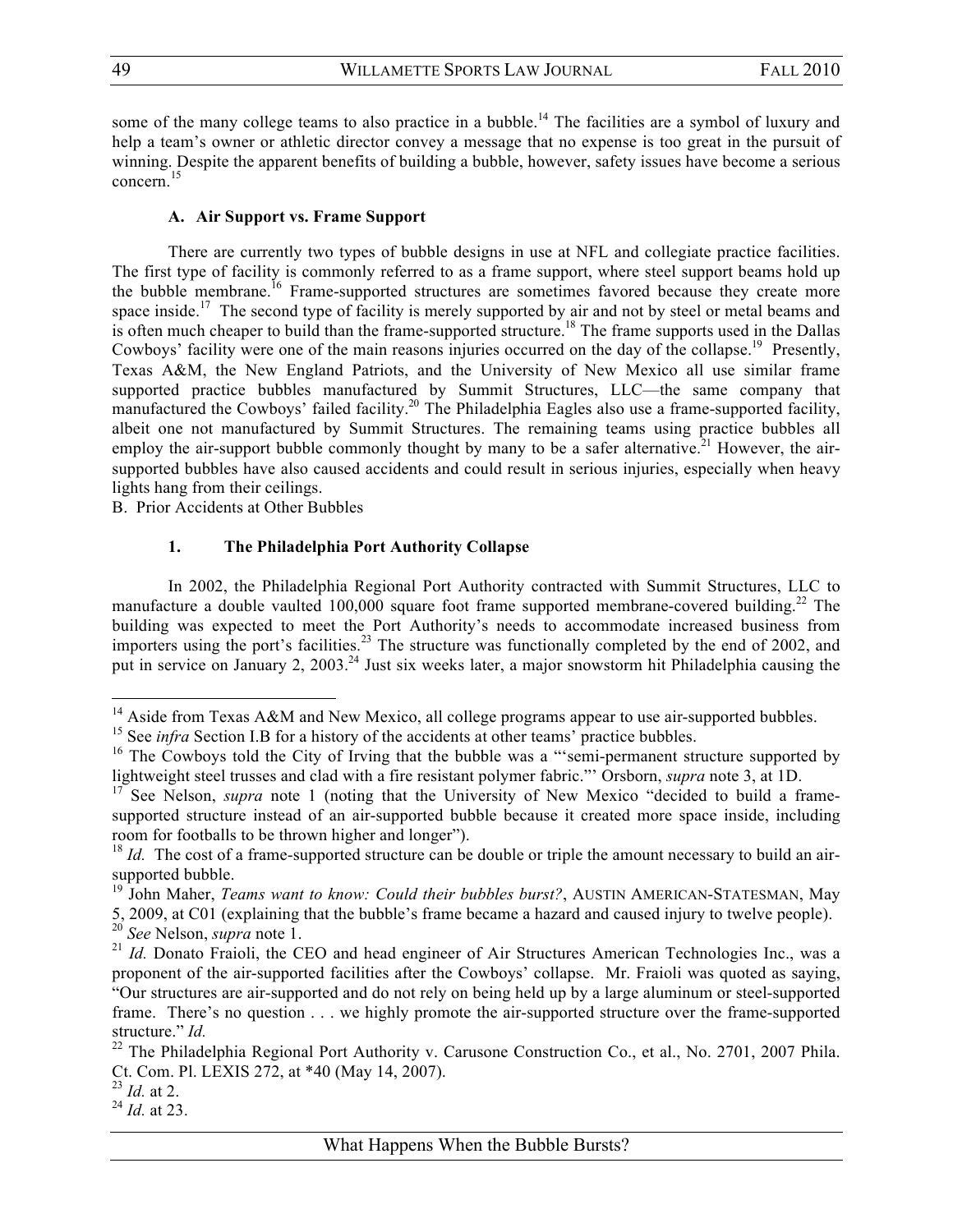structure's collapse.<sup>25</sup> The Philadelphia Port Authority filed a lawsuit against Summit Structures, among others, and the Philadelphia Court of Common Pleas found that various forms of negligence in the design and construction of the building were factual causes of the collapse.<sup>26</sup> The trial court awarded compensatory damages of almost \$4 million to the Port Authority.27

#### **2. The New York Giants' Collapse**

In December 2007, the New York Giants' practice bubble collapsed after strong winter winds moved through the Newark area causing a set of revolving doors to detach from their foundation, creating a gap that allowed all of the air to escape out of the bubble.<sup>28</sup> The Giants' bubble was normally used for practices and as a pre-game VIP lounge; however, the 2007 incident was the third time in four years that weather caused the bubble to collapse.<sup>29</sup> The previous incidents were also caused by stormy conditions including large amounts of snow accumulation on the bubble.<sup>30</sup> Unlike the Cowboys' facility, the Giants' bubble was air-supported—meaning the large steel beams that caused injuries to the Cowboys' employees were not a factor in the Giants' bubble collapse.<sup>31</sup> Air Structures American Technologies Inc. (ASATI) built the Giants' bubble, as well as those for the Jets, Eagles, and Dolphins.<sup>32</sup>

#### **3. The Arizona State University Collapse**

In August 2008, Arizona State University's newly built practice bubble only housed the team's practices a total of eight times before collapsing to the ground.<sup>33</sup> The air-supported bubble came crashing down after strong storms blew through campus.<sup>34</sup> The accident occurred at night—so nobody was inside of the bubble—but the collapse left the bubble unusable for the rest of the season.<sup>35</sup> Yeadon Structures built ASU's facility at a cost of \$8.4 million and the repair estimates to the bubble were approximately an additional \$1 million.<sup>36</sup> ASU's bubble has since been rebuilt and continues to house the team's practices and off-season training camp.

<sup>!!!!!!!!!!!!!!!!!!!!!!!!!!!!!!!!!!!!!!!!!!!!!!!!!!!!!!!!!!!!</sup> <sup>25</sup> *Id.*

<sup>26</sup> *Id.* at 1.

<sup>27</sup> *Id.*

<sup>28</sup> Ralph R. Ortega & Julie O'Connor, *Threats of winter storm are deflated. Giants Stadium takes hit, but state's snow levels don't materialize*, THE STAR-LEDGER, Dec. 17, 2007, at 1.

<sup>29</sup> *Id.*

 $\frac{30}{1}$   $\frac{10}{1}$ 

 $31$  *Id.* 

<sup>32</sup> Fialkov, *supra* note 1, at 1C.

<sup>33</sup> Dan Zieger, *Storm takes down ASU sports practice bubble*, eastvalleytribune.com, Aug. 29, 2008, http://www.eastvalleytribune.com/article\_ce70ca0b-29f7-5b31-88bc-7d47bdad48c3.html?mode=story.  $rac{34}{34}$  *Id.*<br> $rac{35}{16}$ .

<sup>&</sup>lt;sup>36</sup> Scott Bordow, *Bubble collapse should have ASU's attention*, eastvalleytribune.com, May 4, 2009, http://www.eastvalleytribune.com/story/138764. Interestingly, former ASU quarterback Rudy Carpenter was inside the Cowboys' bubble during the collapse and said he was incredibly fortunate not to be hurt. *Id.*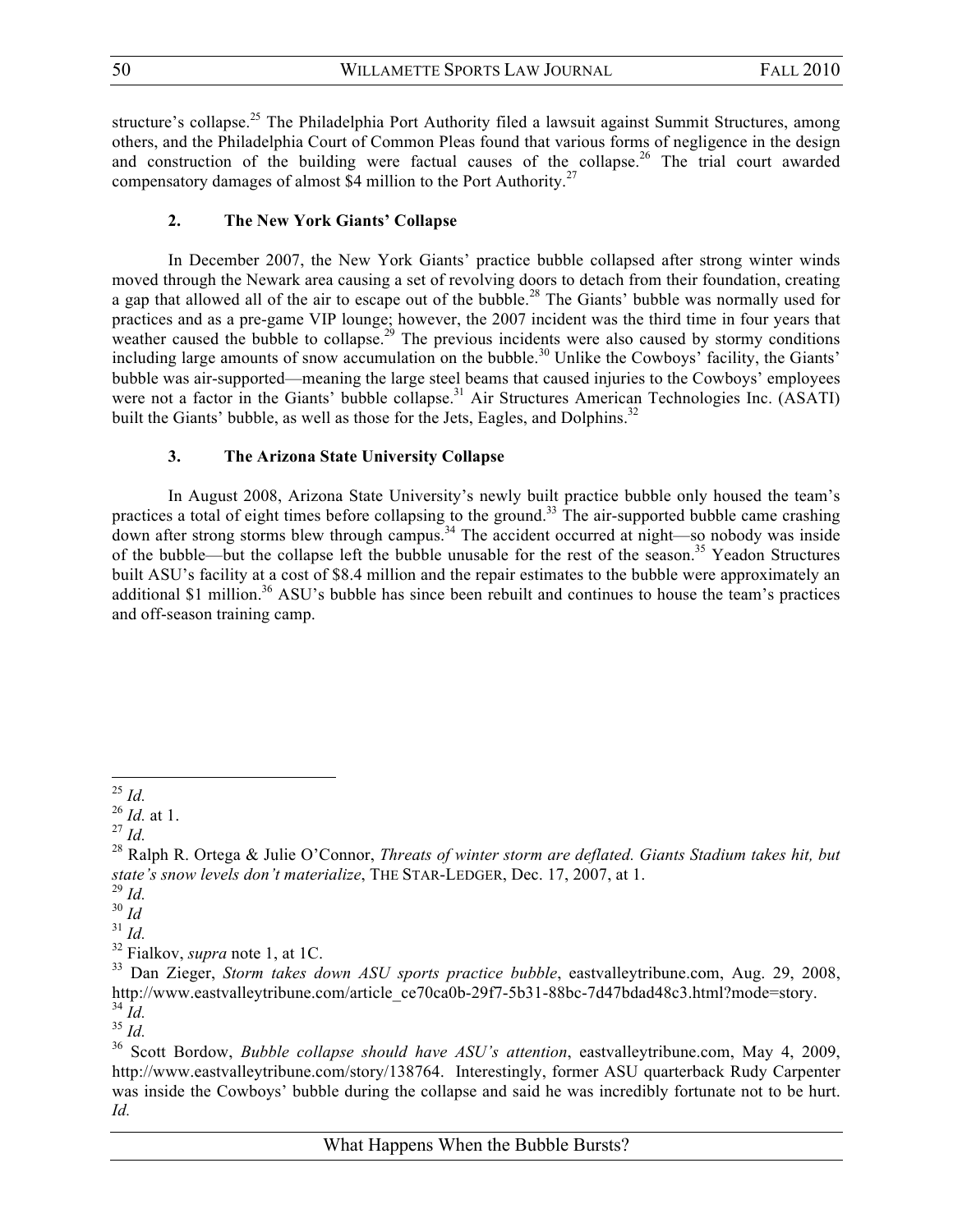### **III. OSHA and the General Duty Clause**

# **A. Background on the Occupational Safety and Health Administration (OSHA)**

In 1970, Congress passed the Occupational Safety and Health Act—thereby creating a new federal agency known as the Occupational Safety and Health Administration  $(OSHA)$ .<sup>37</sup> Congress entrusted OSHA with the enforcement of the Act to assure working men and women a safe and healthy working environment.<sup>38</sup> OSHA is not a federal agency designed to compensate injured persons harmed by an employer's working conditions. Rather, "[t]he Act is intended to force employers to take action against preventable injuries and deaths.<sup>339</sup> As such, the Act allows for the fining of employers, which presumably acts as a deterrent to unsafe and hazardous working conditions.<sup>40</sup> Injured employees are then left to seek compensation for their injuries under workers' compensation laws or through remedies in tort. $41$ 

Investigation of a workplace catastrophe or fatal accident is one of the main duties of OSHA. An employer must report a catastrophic or fatal accident resulting in the hospitalization of three or more employees within eight hours of the event's occurrence.<sup>42</sup> OSHA also may investigate an accident under this provision if the accident "receives significant publicity, even in the absence of injuries."43 After investigation, OSHA determines whether any OSHA standards were violated and penalizes the employer through citations and financial penalties.44 Unfortunately, OHSA often has its hands full—over 4 million workers were injured on the job in 2006—making OSHA investigation of every workplace accident unlikely.<sup>45</sup>

# **B. The OSHA General Duty Clause**

The OSHA general duty clause may be thought of as a "catch all" provision allowing the agency to find an employer violation where a promulgated standard does not apply.<sup>46</sup> Many promulgated standards deal with hazards such as lead, asbestos, cotton dust, and grain dust—all hazards that could

<sup>37</sup> Michael J. Siris, *OSHA Compliance or Non-Compliance: Admissible in Federal Products Liability Actions to Prove a Machine's Safety or Defect?*, 25 ARIZ. ST. L. J. 659, 659 (1993).

<sup>38</sup> Richard S. Morey, *The General Duty Clause of the Occupational Safety and Health Act of 1970*, 86 HARV. L. REV. 988, 988 (1973), *See also* David J. Kolesar, Note, *Cumulative Trauma Disorders: OSHA's General Duty Clause and the Need for an Ergonomics Standard*, 90 MICH. L. REV. 2079, 2084 (1992) (citing 29 U.S.C. § 651(b)(1988)).

<sup>39</sup> Morey, *supra* note 38, at 992.

<sup>40</sup> *Id.* at 993.

<sup>41</sup> *Id.*<sup>42</sup> *See* http://www.osha.gov/doc/outreachtraining/htmlfiles/introsha.html (providing background on the reporting requirements that must satisfy following a workplace accident).

<sup>43</sup> Robert E. Rader, Jr., Ira B. Smotherman, & Douglas B.M. Ehlke, *How to Handle an OSHA Case: An Employer's Rights and Options*, 33 BAYLOR L. REV. 493, 496 (1981) (citing OSHA Field Operations Manual, Chapter XVI § A.2.).

<sup>44</sup> *Id.* at 497-98.

<sup>45</sup> Lynn Rhinehart, *Workers at Risk: The Unfulfilled Promise of the Occupational Safety and Health Act*, 111 W. VA. L. REV. 117, 120 (2008).

<sup>46</sup> Kolesar, *supra* note 38, at 2086 (noting that "the general duty clause plays a secondary role" in the Act's enforcement scheme as an applicable promulgated standard will take precedence over the general duty clause).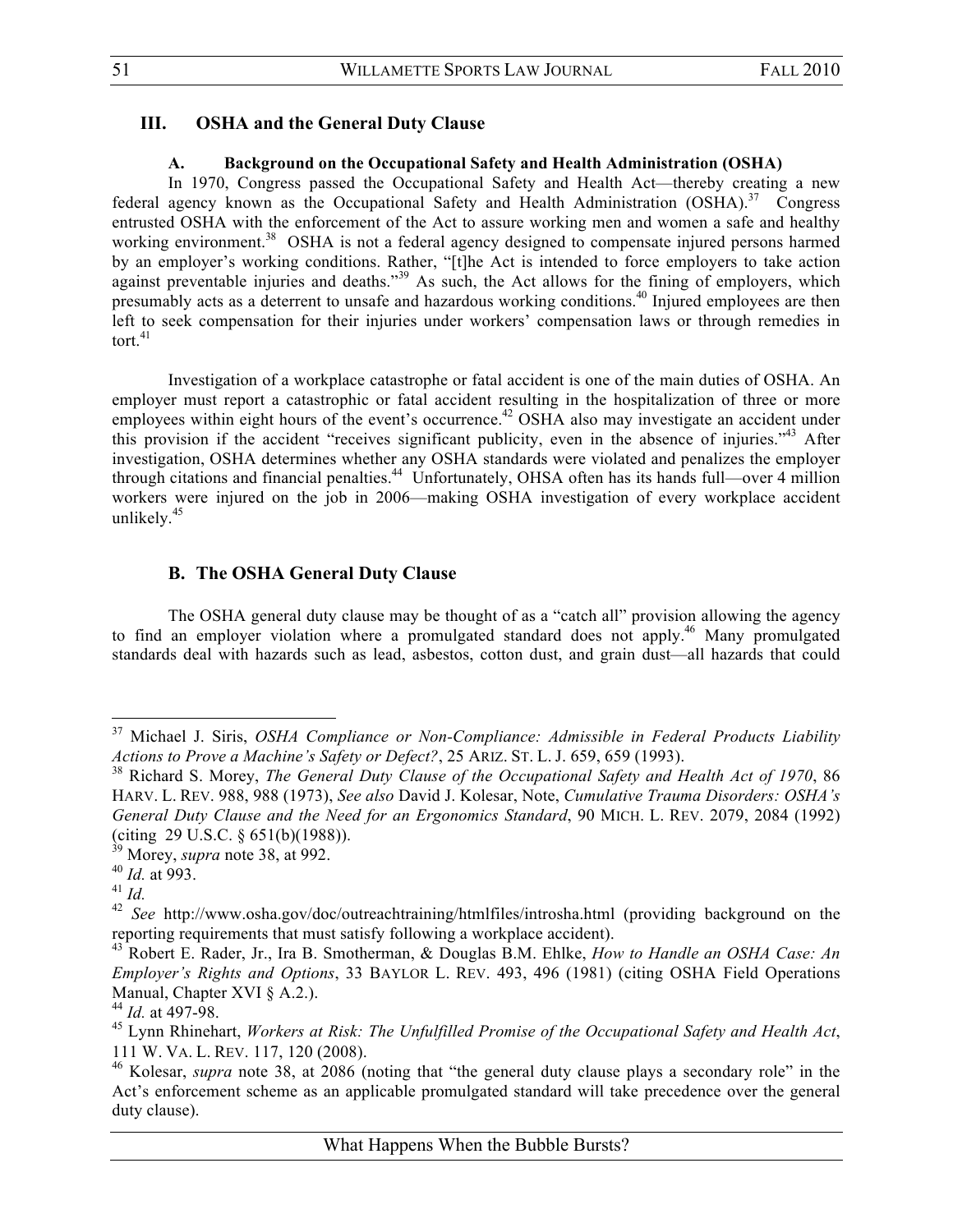cause occupational diseases such as cancer, asbestosis, and brown lung.47 However, not all workplaces deal with such a limited range of dangerous hazards. Therefore, due to the wide ranges of employment conditions covered by the Act, the general duty clause necessarily provides a sufficient level of safety to those employees whose employment conditions do not directly correlate with a promulgated standard.

The general duty clause is enumerated in Section  $5(a)(1)$  of the Act and provides as follows: (a) Each employer—

(1) shall furnish to each of his employees employment and a place of employment which are free from recognized hazards that are causing or are likely to cause death or serious physical harm to his employees<sup>48</sup>

In 1973, the D.C. Circuit became the first circuit to interpret the general duty clause. In *National Realty & Construction Co. v. OSHRC*<sup>49</sup>, the court found that OSHA must satisfy four elements to prove a general duty violation: (1) the employer has failed to "free" its workplace of a hazard; (2) the hazard is "recognized"; (3) the hazard could have been materially reduced or eliminated by a feasible means of abatement; and (4) the hazard is "causing or likely to cause death or serious physical harm."<sup>50</sup>

# **C. Recognized Hazards**

Pursuant to the statutory language of the general duty clause, an employee must be harmed by a recognized hazard prior to OSHA finding a violation of the clause. The legislative history of the Act<sup>51</sup> and precedent from the federal circuits<sup>52</sup> provide guidance on the tests used to determine whether a workplace hazard is "recognized" for the purposes of OSHA. Specifically, a "recognized hazard" is commonly interpreted as one that is known to the employer or generally recognized as such in a particular industry.<sup>53</sup>

<sup>&</sup>lt;sup>47</sup> Rhinehart, *supra* note 45, at 120 (explaining that the Act has significantly improved safety and health conditions for many workers dealing with these types of working conditions).

 $^{48}$  29 U.S.C. § 654 (a)(1) (1970).

<sup>49 489</sup> F.2d 1257 (D.C. Cir. 1973).

<sup>50</sup> *Id.* at 1265. *See also*, Kolesar, *supra* note 38, at 2090 n.87 (explaining that the *National Realty* court articulated elements one, two, and four, while implying element three).

<sup>&</sup>lt;sup>51</sup> Morey, *supra* note 38, at 995 n.37 (noting that Representative Daniels, in proposing an amendment which became the final version of the general duty clause, stated: "A recognized hazard is a condition that is known to be hazardous, and is known not necessarily by each and every individual employer but is known taking into account the standard of knowledge in the industry." The legislative history of the Act also provides that recognized hazards are those that can be readily detected by the human senses or those generally understood to be hazardous. *See* Congressman Lloyd Meeds, *A Legislative History of OSHA*, 9 GONZ. L. REV. 327, 346 (1974) (noting that the House language differed from the language in the Senate bill and the conference committee compromised by adopting the language describing a recognized hazard that is currently used in the Act).

<sup>52</sup> *See, e.g.,* Usery v. Marquette Cement Mfg. Co., 568 F.2d 902, 910 (2d Cir. 1977) (holding that the dangerous potential of a condition or activity must actually be known either to the particular employer or generally in the industry); Brennan v. OSHRC, 501 F.2d 1196, 1201 (7th Cir. 1974) (explaining that a "recognized hazard has been defined as a condition that is known to be hazardous, and is known not necessarily by each and every individual employer but is known taking into account the standard of knowledge in the industry…").

<sup>53</sup> Ethel R. Alston, Annotation, *What is "recognized hazard" within meaning of general duty clause of the Occupational Safety and Health Act (29 U.S.C.A. 654(a)(1))*, 50 A.L.R. Fed. 741 (1978).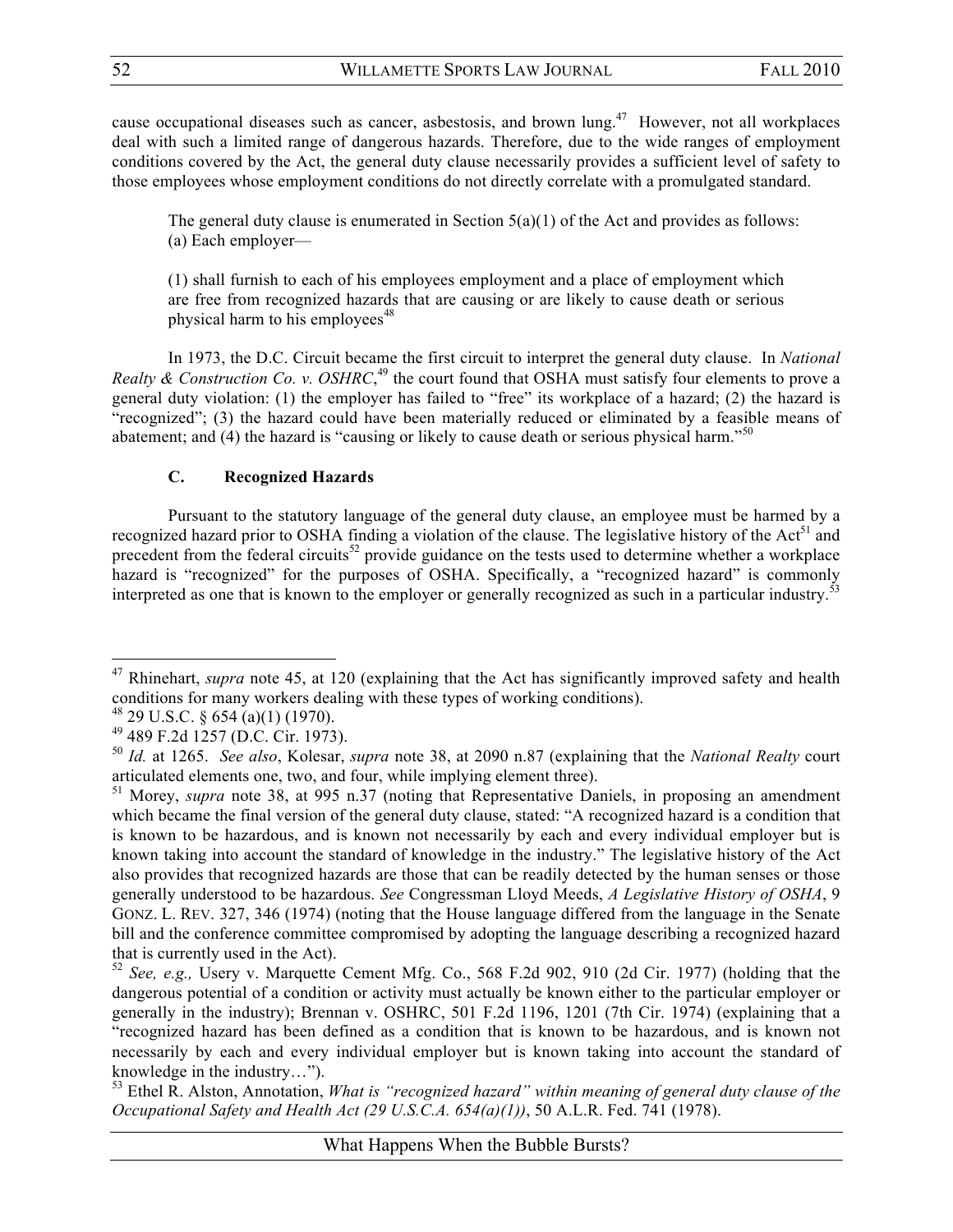The *National Realty* court made clear that an activity may be a recognized hazard regardless of the ignorance of the employer to the hazard's existence.<sup>54</sup>

# **D. Causation of Death or Serious Physical Harm**

OSHA will not find a violation of the general duty clause unless the workplace hazard is causing or is likely to cause death or serious physical harm. This clause exempts workplace conditions that could only cause physical harm upon "a freakish or utterly implausible concurrence of circumstances."<sup>55</sup> Thus, a violation of the general duty clause requires that "reasonably foreseeable circumstances could lead to the perceived hazard's resulting in serious physical harm or death."<sup>56</sup>

# **E. Citations and Penalties**

An OSHA violation does not provide a private civil remedy for employees who have been injured by an employer's violation of the general duty clause.<sup>57</sup> Instead, the Act limits the employer's liability to citations carrying financial penalties up to \$70,000 for each violation of the clause.<sup>58</sup> There are five types of OSHA citations: (1) serious violations; (2) nonserious violations; (3) repeat violations; (4) willful violations; and (5) failure to abate violations.<sup>59</sup> The financial penalty issued as a result of these violations is paid to the government as a deterrent to further unlawful conduct.<sup>60</sup> As such, an OSHA penalty does not compensate an injured employee otherwise covered by the Act.<sup>61</sup>

# **III. Tort Liability in the Practice Bubble**

Professional sports teams and college athletic departments will likely face liability in tort as a result of their use of a practice bubble if the bubble should malfunction and cause injury. Common law theories of negligence and the duty of reasonable care provide a basic standard level of conduct that teams

!!!!!!!!!!!!!!!!!!!!!!!!!!!!!!!!!!!!!!!!!!!!!!!!!!!!!!!!!!!!

 $58$  29 U.S.C. § 666(a) (1970).

<sup>54</sup> *National Realty*, 489 F.2d at 1265 n.32 (explaining that the legislative history of the act showed that the drafters of the statute meant for the "recognized hazard" determination to be an objective one).

<sup>55</sup> *Id.* at n.33.

<sup>56</sup> Morey, *supra* note 38, at 997-98.

<sup>57</sup> *See, e.g.*, Russell v. Bartley, 494 F.2d. 334, 335 (6th Cir. 1974) (holding that a civil penalty and right to injunctive relief under the Act applies only to employers and does not create, directly or impliedly, a private civil remedy in favor of employees); Byrd v. Fieldcrest Mills, Inc., 496 F.2d 1323, 1323 (4th Cir. 1974) (holding that employee's negligence claim was barred by North Carolina's Workmen's Compensation Act and that plaintiff was not entitled to recover damages from employer for alleged negligence under the Act).

<sup>59</sup> Rader, *supra* note 43, at 497-98. A serious violation is one in which a fatality or serious physical injury has occurred or has a substantial probability of occurring. *Id.* at 497. A nonserious violation is only issued for a violation of a specific standard and may not be issued for a violation of the general duty clause. *Id.* at 498. A repeat violation is issued when an employer repeatedly violates the requirements of the Act. *Id.* A willful violation is issued when an employer knowingly or willfully violates the Act. *Id.* A failure to abate violation is issued when an employer fails to correct a previous violation for which a citation has been issued. *Id.* 60 *See* Rhinehart, *supra* note 45, at 133 (noting that the current penalties under the statute are meant to

have a deterrent effect, but arguing that they fail to do so given that they are much lower than other administrative law penalties). The financial penalties were last increased in 1990 and have since lost thirty-five percent of their value due to inflation. *Id.*

<sup>61</sup> *See* McCann, *supra* note 3 (noting that "[a]ny fines levied by OSHA . . . would be paid to the U.S. Government").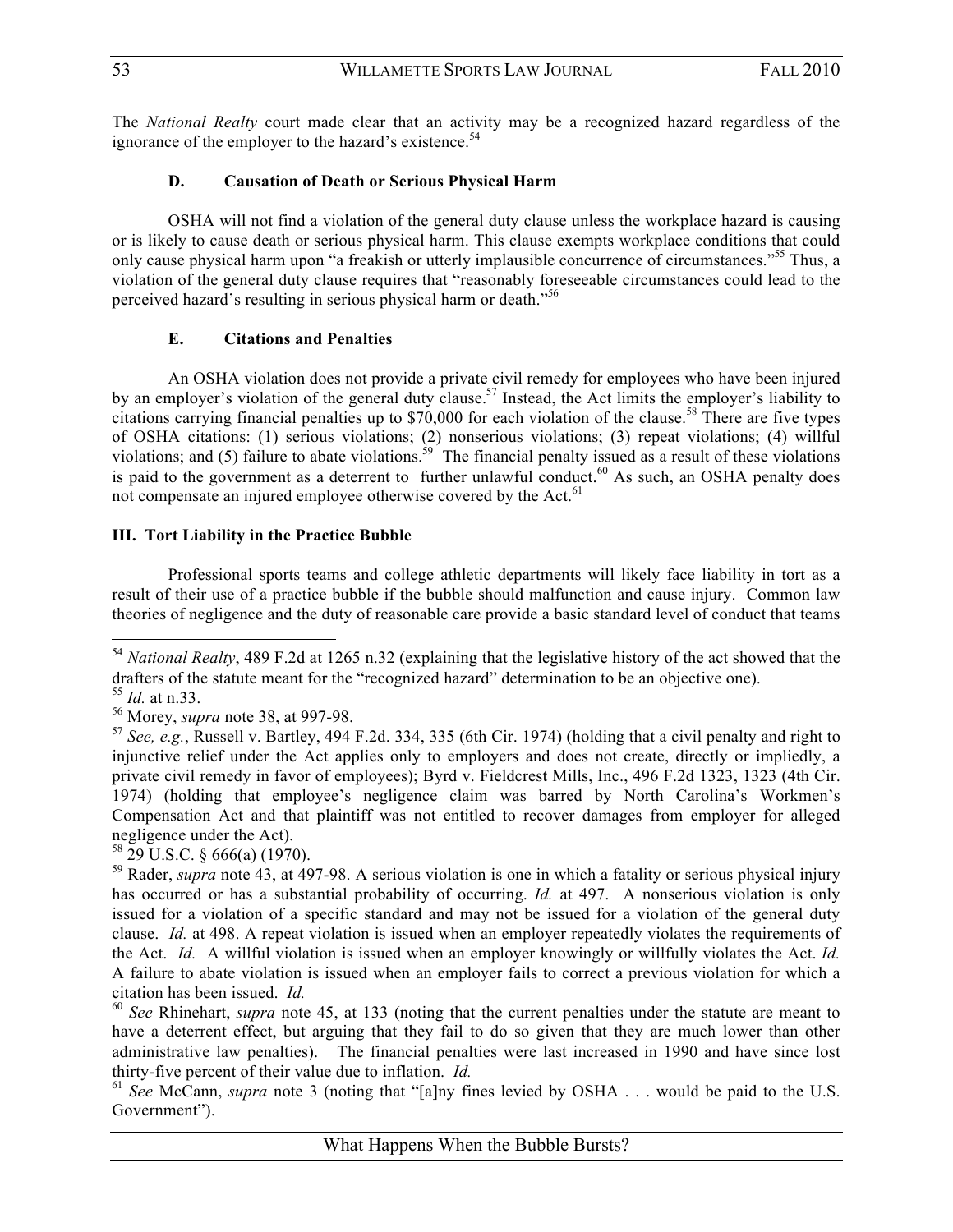must meet. For example, any team that erects a practice bubble owes a duty of reasonable care to all those that enter the facility. As there is the potential for many fans, members of the media, and other guests to be inside of the bubble, an analysis of the potential tort ramifications facing these teams is important.

#### **A. The Common Law Duty of Reasonable Care in Premises Liability Law**

Entrants onto private land are generally categorized into three main groups: (1) invitees; (2) licensees; and (3) trespassers.<sup>62</sup> Invitees are those that have been invited onto the land by the landowner.<sup>63</sup> Licensees are those entrants who are "privileged to enter or remain on land only by virtue of the possessor's consent."64 The distinction between the two groups is subtle, yet the landowner's duty to licensees and invitees differed at common law.<sup>65</sup> For example, at common law, a landowner must warn invitees of conditions on the land that may cause harm.<sup>66</sup> On the other hand, landowners must inform licensees of any dangers of which they are aware and which they would "expect the licensee not to discover or realize."<sup>67</sup> Many states have altered the categorical analysis of visitors on a landowner's property and mandate that the landowner owe a duty of reasonable care to keep premises safe for all lawful visitors—regardless of whether the individual is an invitee or licensee.<sup>68</sup> Despite the fact that many states now require a reasonable duty of care to all persons entering the property, teams would still owe a duty under the traditional common law tests as well. The invitee would need to know that the practice bubble is a condition that could cause harm and the licensee would not be expected to discover or realize any of the bubble's structural defects. Therefore, regardless of the distinction between licensee and invitee, sports teams owe a duty to warn all entrants of possible defects with the practice bubble.

#### **B. OSHA Violations as Evidence of Negligence**

Many state and federal courts find that an OSHA violation is relevant to the standard of care owed to a plaintiff in a torts lawsuit. Any tort action that would result from a collapsed practice bubble would ultimately be decided based on the team's negligence. If any of the team's employees were hurt in the accident, OSHA would likely choose to investigate.<sup>69</sup> Furthermore, OSHA would be required to investigate the accident should a team employee be killed in the bubble collapse.<sup>70</sup> Consequently, in many jurisdictions, OSHA's findings would be admissible in a negligence lawsuit against a team as strong evidence of the team's negligence.

!!!!!!!!!!!!!!!!!!!!!!!!!!!!!!!!!!!!!!!!!!!!!!!!!!!!!!!!!!!!

<sup>66</sup> *Id.*

<sup>62</sup> Ann Fievet, Comment, *Breaking the Law and Getting Paid For It: How the Third Restatement of Torts Synthesizes Two Distinct Standards of Care Owed to Trespassers*, 44 WAKE FOREST L. REV. 239, 241 (2009).

<sup>63</sup> *Id.*

<sup>64</sup> *Id.*

<sup>65</sup> *Id.*

 $^{67}$   $^{100}$ .

<sup>68</sup> Samuel E. Tuma, Comment, *Occupiers of Land Must Exercise Reasonable Care For All Lawful Visitors*: Ford v. Board of County Commissioners of the County of Dona Ana, 25 N.M. L. REV. 373, 375- 76 (1995) (providing a good background on the states that have abandoned the traditional common law rules of premises liability).

<sup>69</sup> *See* Rader *supra* note 43, at 496 (explaining that OSHA must investigate a workplace accident considered to be a catastrophe when five or more employees are hospitalized and can also investigate accidents that receive significant publicity). The fact that OSHA will investigate workplace accidents that receive significant publicity is important because any accident at a practice bubble will surely receive extensive media coverage.

<sup>70</sup> *Id.*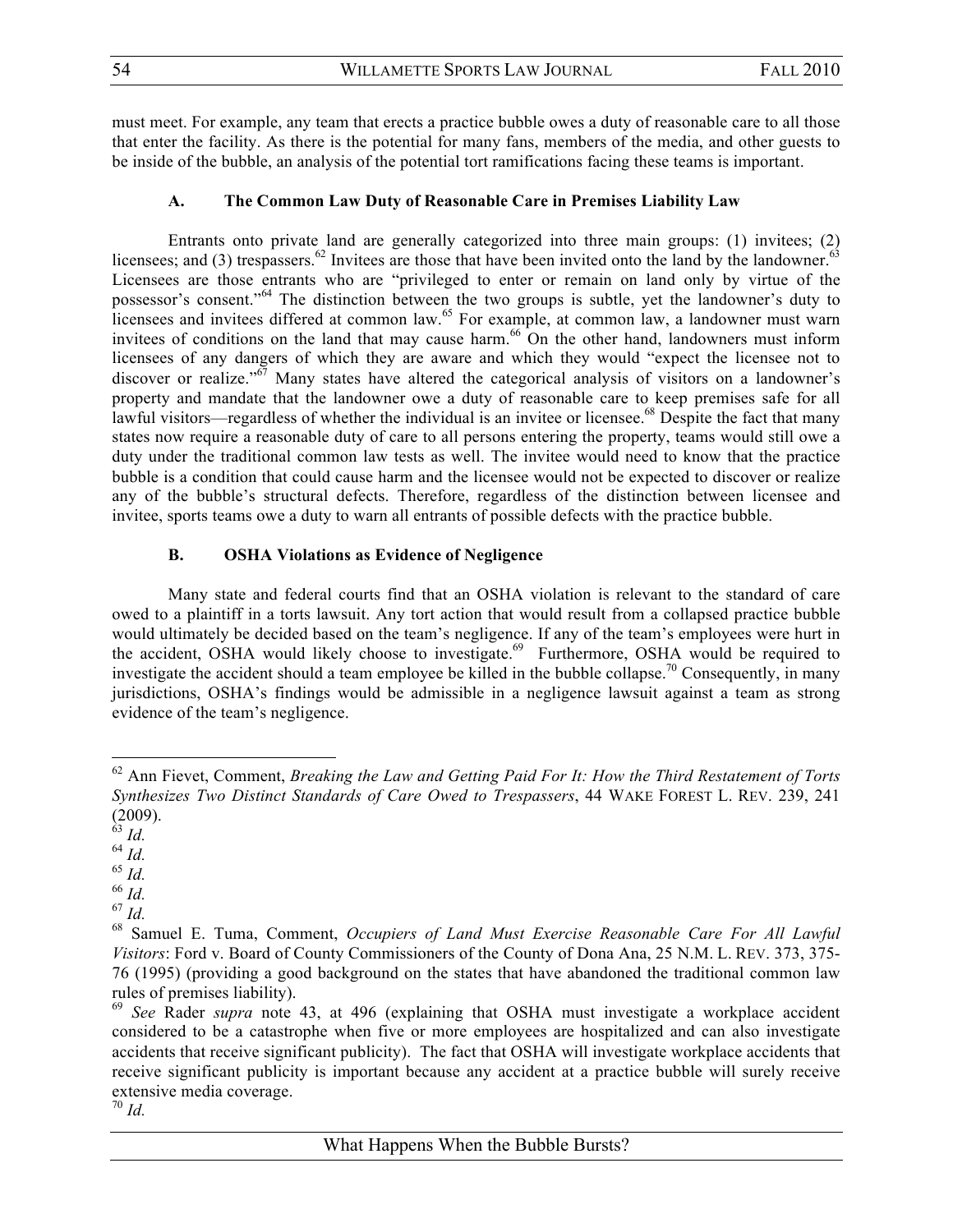#### **1.** *OSHA Violation as Evidence of Negligence Per Se*

There is some evidence that courts do recognize an OSHA violation as evidence of negligence per se by the employer.<sup>71</sup> Although, very few courts follow this reasoning, it is important to examine these cases in order to understand the interplay between OSHA violations and negligence in a tort cause of action. For example, the Iowa Supreme Court held that "[i]f a statute lays down a rule or regulation of conduct specifically designed for the safety of and protection of persons or property, injuries proximately resulting from its violation to one who, under the circumstances of the case, is within its purview, and free from contributory negligence, would be actionable, as for negligence per se."72 The Iowa court went on to explain, "a violation is evidence of negligence as to all persons who are likely to be exposed to injury as a result of the violation."73 Some courts will limit the admissibility of evidence of an employer's OSHA violation as negligence per se to those cases in which the plaintiff is "a member of the class of persons that the OSHA regulation was intended to protect."74 Although both state and federal courts have held that employer's OSHA violations are evidence of negligence per se, those holdings continue to be the minority rule.

#### **2.** *OSHA Violation as Evidence of Negligence*

The far more prevalent view of federal and state courts recognizes that a fact finder may consider OSHA violations as bearing on the duty of care required by a defendant in a tort cause of action, but not as negligence per se.<sup>75</sup> In *Wal-Mart Stores Inc. v. Seale*,<sup>76</sup> the Texas Court of Appeals held that an OSHA violation has relevance to the standard of care regardless of whether the plaintiff was an employee entitled to protection under the act.<sup>77</sup> Some courts even find that an OSHA standard—whether violated or not—is evidence of the standard of care. As the Third Circuit held in *Rolick v. Collins Pine Co.*: 78

76 904 S.W.2d 718 (Tex. App. 1995).

!!!!!!!!!!!!!!!!!!!!!!!!!!!!!!!!!!!!!!!!!!!!!!!!!!!!!!!!!!!!

78 975 F.2d 1009 (3d Cir. 1992).

<sup>71</sup> *See, e.g.*, Kelley v. Howard S. Wright Constr. Co, 582 P.2d 500, 508 (Wash. 1978) (holding that a violation of an OSHA regulation would be negligence per se because "applicable safety regulations were specifically authorized for the purpose of making safe the employees' place of work, and that employers and workmen alike had full and adequate notice of the existence of the regulations"); Arthur v. Flota Mercante Gran Centro Americana S.A., 487 F.2d 561, 563-64 (5th Cir. 1973) (holding that a violation of an OSHA regulation was negligence per se when an inspector was injured while boarding defendant's ship).

 $^{72}$  Koll v. Manatt's Transp. Co., 253 N.W.2d 265, 270 (Iowa 1977).

 $^{73}$  *Id.* In the case, plaintiff was the administrator of the deceased's estate and although the deceased was not an employee of the defendant, the decedent was exposed to injury from the alleged OSHA violation.

<sup>74</sup> *See, e.g.*, Teal v. E.I. DuPont de Nemours & Co., 728 F.2d 799, 805 (6th Cir. 1984) (holding that plaintiff was a member of the class of persons protected under the applicable OSHA regulation and ordering that plaintiff be entitled to a jury instruction on his negligence per se claim).

<sup>75</sup> *See, e.g.*, Brady v. Ralph M. Parsons Co., 609 A.2d 297, 306 (M.D. 1992) (holding that "although evidence of a violation of an [OSHA] standard may be admissible in an appropriate case to assist the trier of fact in determining whether an employer or one having the duty of an employer was negligent, proof of a violation of such a standard does not establish negligence *per se*"); O'Neil v. Wells Concrete Products Co., 477 N.W.2d 534, 537 (Minn. App. 1991) (holding that testimony on applicable OSHA standards was relevant to the standard of care); Cardin v. Telfair Acres of Lowndes County, Inc., 393 S.E.2d 731, 733 (Ga. App. 1990) (holding that a violations of OSHA regulations should be admissible as evidence of legal duty).

<sup>&</sup>lt;sup>77</sup> *Id.* at 720 (affirming the trial court's finding that the store's negligence was the sole cause of the accident and finding alternatively that OSHA regulations were admissible as relevant to the standard of conduct that Wal-Mart should have provided to plaintiff customer).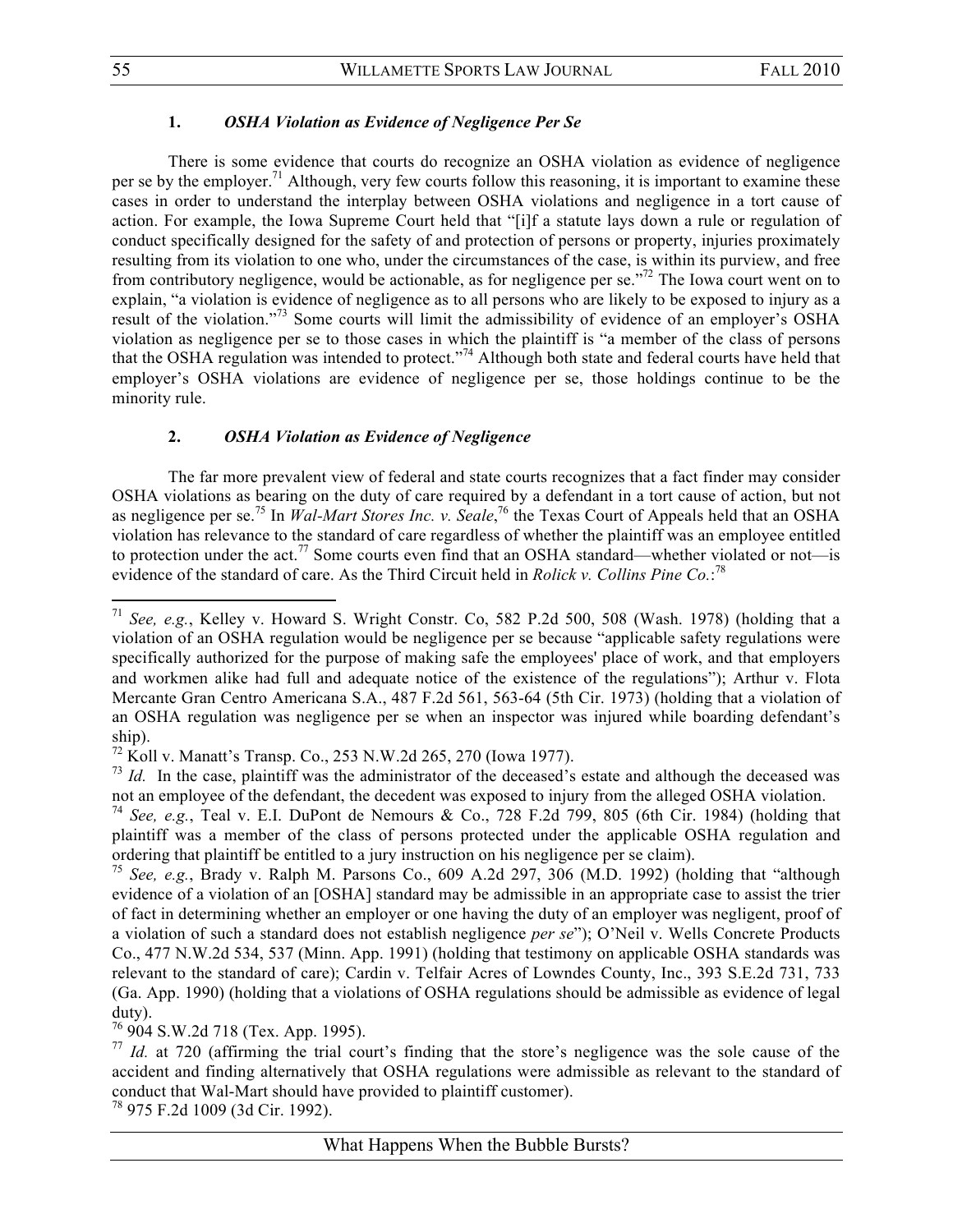[w]e can think of no reason . . . why the OSHA regulation is not relevant evidence of the standard of care once it is determined . . . under [state] law the defendants could owe plaintiff a duty of care. It is important to reiterate that to use the OSHA regulation as evidence here is not to apply the OSHA [regulation] itself to this case. Rather it is to 'borrow' the OHSA regulation for use as evidence of the standard of care owed to plaintiff.<sup>79</sup>

*Wal-Mart* and *Rolick* both provide excellent examples of a court's willingness to find that OSHA violations and OSHA regulations are relevant to the standard of care in a negligence lawsuit.

#### **IV. Understanding The Accident: Professional Teams And College Athletic Departments Must Learn From The Cowboys**

Given the applicability of the general duty clause, the history of prior accidents, and the real possibility of future physical harm, professional sports teams and college athletic departments must learn from the Dallas Cowboys' practice bubble collapse. Unfortunately, it is only a matter of time before the next practice bubble collapses, thus, it is imperative that teams understand the potential legal and financial ramifications of such an accident while taking the necessary steps to help limit their liability.

# **A. OSHA Violations from a Bubble Collapse**

Any team or college athletic department would likely be the subject of an OSHA investigation should a practice bubble collapse.<sup>80</sup> Team employees that could be injured by the collapsed bubble include players, coaches, support staff, front office personnel, and any other individual covered as an "employee"<sup>81</sup> under the Act—provided they are not an independent contractor.<sup>82</sup> However, college athletic departments are a different story as any student athlete injured by the collapse would not enjoy protection from OSHA as the student athlete is generally not considered to be an employee of the university.<sup>83</sup> OSHA still could investigate any collapse if a coach or other employee of the university or athletic department suffers an injury. Regardless of whether the practice bubble is owned by a college or professional sports team, the general duty clause applies as the bubble meets the applicable four-part test found within the statute and case precedent.<sup>84</sup>

<sup>79</sup> *Id.* at 1014.

 $80$  Due to the fact that the potential for physical harm is high, and the history of accidents at other bubbles, it seems almost certain that OSHA would investigate any future bubble collapse.

<sup>&</sup>lt;sup>81</sup> Under the Act, the term "employee" means "an employee of an employer who is employed in a business of his employer which affects commerce." 29 U.S.C. § 652(6) (1970).

<sup>&</sup>lt;sup>82</sup> Independent contractors are not "employees" entitled to protection under federal employment law statutes.

<sup>&</sup>lt;sup>83</sup> Although this is the prevailing legal classification at the moment, some scholars have argued for a contrary interpretation. *See generally*, Robert A. McCormick & Amy Christian McCormick, *The Myth of the Student-Athlete: The College Athlete as Employee*, 81 WASH L. REV. 71 (2006) (arguing that the reality of student-athletes' daily lives qualifies them as employees entitled to protection under the National Labor Relations Act).

<sup>&</sup>lt;sup>84</sup> See Section II.B. for a discussion of the four-step test to determine a violation of the general duty clause.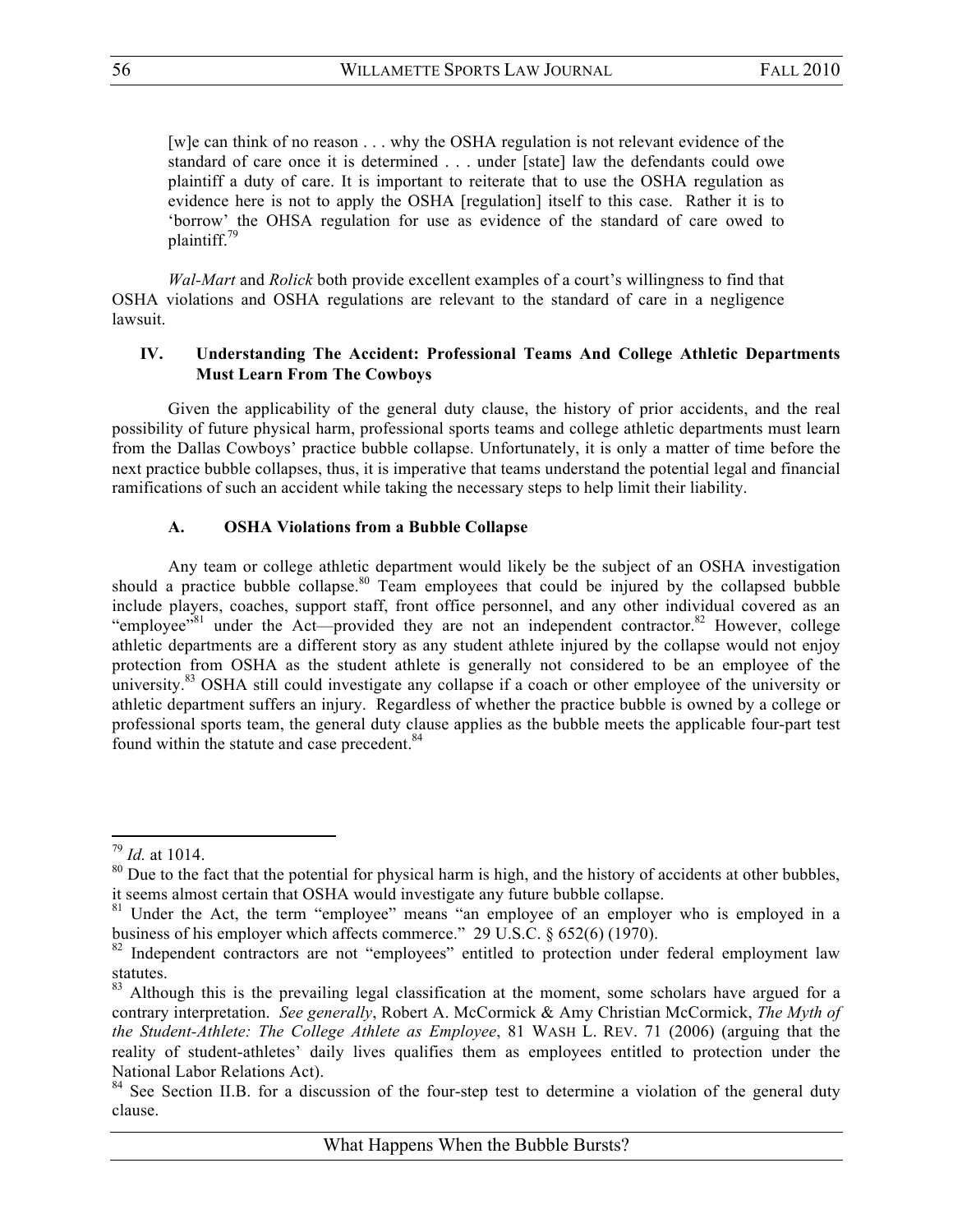#### **1. A Practice Bubble is a Recognized Hazard in the Sports Industry**

The Dallas Cowboys' collapse clearly brings the problems associated with the use of practice bubbles to the forefront in the sports world. As such, a practice bubble should now be considered as a "recognized hazard" for the purposes of OSHA's general duty clause. The possibility of a practice bubble collapse is undoubtedly known to the sports world and all teams that currently use a bubble, or are thinking of beginning to use a bubble, are on notice of the inherent problems with their usage. Furthermore, a bubble collapse is likely to cause death or serious physical injury, thus satisfying the other key requirement of the general duty clause. Practice bubbles collapse with regularity, and the fact that the only known instance of physical injury occurred at the Cowboys' facility does not lessen the severity of the safety concerns, nor take the bubble's safety issues outside the realm of a "recognized hazard." The collapse of the Cowboys' bubble is sufficient to satisfy the criteria for a recognized hazard under the general duty clause.<sup>85</sup>

There is of course much debate over whether an air bubble is safer than a frame-supported bubble.<sup>86</sup> Given this public debate—and the reality that teams are not likely to forego using practice bubbles<sup>87</sup>—teams should recognize a few main points. First, the frame-supported bubbles manufactured by Summit Structures, LLC and used by the Cowboys, Patriots, New Mexico, and Texas A&M are highly unsafe and the potential for disaster is imminent.<sup>88</sup> Inclement weather forces these bubbles to the brink of collapse whether it is the presence of high winds or large accumulations of snow. A heavy snowfall caused the Philadelphia Port Authority collapse and strong winds caused the Cowboys collapse. Thus, the other teams that use bubbles manufactured by Summit Structures do so at their own peril. Windy conditions are just as likely in the area surrounding the campus at Texas A&M as they were in Dallas. Furthermore, the Boston area of New England gets just as much snowfall as Philadelphia. Any argument that the windy conditions in Dallas were a freakish occurrence is severely hindered by the report that the Cowboys' bubble was the only damaged structure in the area.<sup>89</sup> Therefore, the bubble appears to be the problem—not the weather conditions.

#### **2. The Hazard can be Materially Reduced or Eliminated by a Feasible Means of Abatement**

A practice bubble, as a recognized hazard, can be materially reduced or eliminated by a feasible means of abatement. Some suggestions include discontinuing the use of the frame-supported bubble, discontinuing the use of a practice bubble all together, and establishing procedures for evacuating the bubble during inclement weather. All suggested actions are feasible and would only require a few front office meetings and training sessions to get the proper people in place.

<sup>&</sup>lt;sup>85</sup> All that OSHA requires is that the hazard be recognized by the employer or known within the industry. It would be hard to imagine any team that uses a practice bubble not recognizing the possible hazards associated with using the bubble following the Cowboys' collapse.

<sup>86</sup> *See* discussion *supra* Section I.A.

<sup>&</sup>lt;sup>87</sup> After the Cowboys' bubble collapse, many teams noted they were monitoring the investigation into what caused the Cowboys' collapse but did not have immediate plans to discontinue using their bubble. Nelson, *supra* note 1.

<sup>&</sup>lt;sup>88</sup> The basis for this stems from the fact that each bubble was manufactured by Summit Structures, the same manufacturer of the Cowboy's facility, as well as the fact that each bubble is steel-supported. Furthermore, each location carries the distinct possibility of inclement weather.

<sup>89</sup> McCann, *supra* note 3.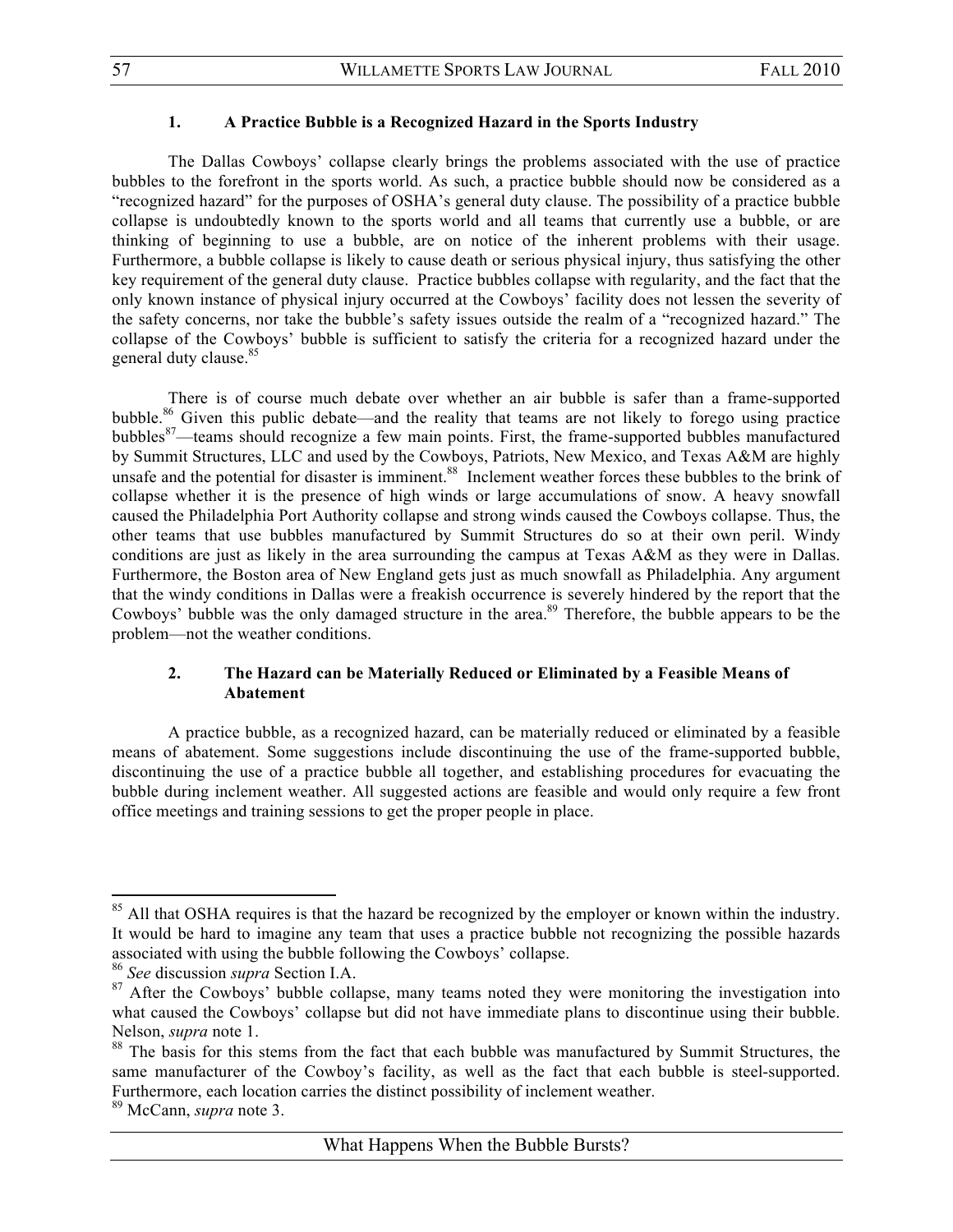#### **3. The Hazard is Likely to Cause Death or Serious Physical Harm**

The Cowboys collapse provides sufficient evidence that a practice bubble can cause death or serious physical harm.<sup>90</sup> The likelihood of death or serious physical harm is high any time steel-support beams or other debris fall on an individual.

#### **4. Teams Must Free Their Workplace of the Recognized Hazard**

Once it is established that the practice bubble is a recognized hazard that is likely to cause death or serious physical harm, and is the type of hazard that can be materially reduced or eliminated by a feasible means of abatement, under the Act, the team must free the workplace of the recognized hazard. All teams that currently use practice bubbles must have plans in place to ensure that they do not face legal ramifications and a public relations nightmare if their bubbles collapse. Specifically, all of these teams should create policies and procedures to ensure the safety of those employees inside the bubble. Teams should designate a committee or outside team of investigators to examine the bubble's structural supports for any defects. A known structural defect must be fixed immediately and teams must not be complacent in examining their current facilities. In October 2009, the National Institute of Standards and Technology (NIST) reported its findings after studying the Cowboys' bubble collapse.<sup>91</sup> The draft report specifically found fault with the structure of the frame-supported bubble.<sup>92</sup> The NIST also recommended "fabriccovered steel frame structures be evaluated to ensure the adequate performance of the structural framing system under design wind loads."<sup>93</sup> Due to the structural deficiencies in the frame-supported practice bubble, "[b]uilding owners, operators, and designers are strongly encouraged to act upon [the NIST's] recommendation."<sup>94</sup>

An extreme step, but perhaps a necessary one, would require that the Patriots, Texas A&M, and New Mexico all cease their current use of frame-supported bubbles. Discontinuing the use of a framesupported bubble would free the workplace of a recognized hazard and prove to the sports industry, and OSHA, that teams are taking the necessary precaution to prevent another catastrophic accident. If the team chooses not to take such a drastic step, the team must at least refrain from using the bubble until the bubble's structure is examined in accordance with the recommendations by the NIST.

#### **B. Tort Remedies for a Team's Negligence**

Liability in tort is always a potential remedy that an injured individual could seek should another practice bubble collapse. The professional sports team or college athletic department that uses the bubble would be a likely defendant in a lawsuit based on the deep pockets of team owners and universities. The team's negligence would be based on the need to provide a reasonable duty of care to those who enter the practice bubble. Although some workers' compensation laws may prevent team employees from suing to

<sup>&</sup>lt;sup>90</sup> See *supra* Introduction for a discussion of the injuries suffered by some Cowboys' employees.

<sup>91</sup> Brooks Egerton, *Federal report blames Dallas Cowboys' practice facility collapse on several design flaws*, dallasmorningnews.com, Oct. 6, 2009, http://watchdogblog.dallasnews.com/archives/dallascowboys/.

<sup>&</sup>lt;sup>92</sup> Draft Report on the Collapse of the Dallas Cowboys' Indoor Practice Facility, May 2, 2009, available at, http://www.bfrl.nist.gov/investigations/pubs/NISTIR7636\_Oct2009.pdf.

<sup>93</sup> *Id.* at 86.

<sup>94</sup> *Id.* at 87.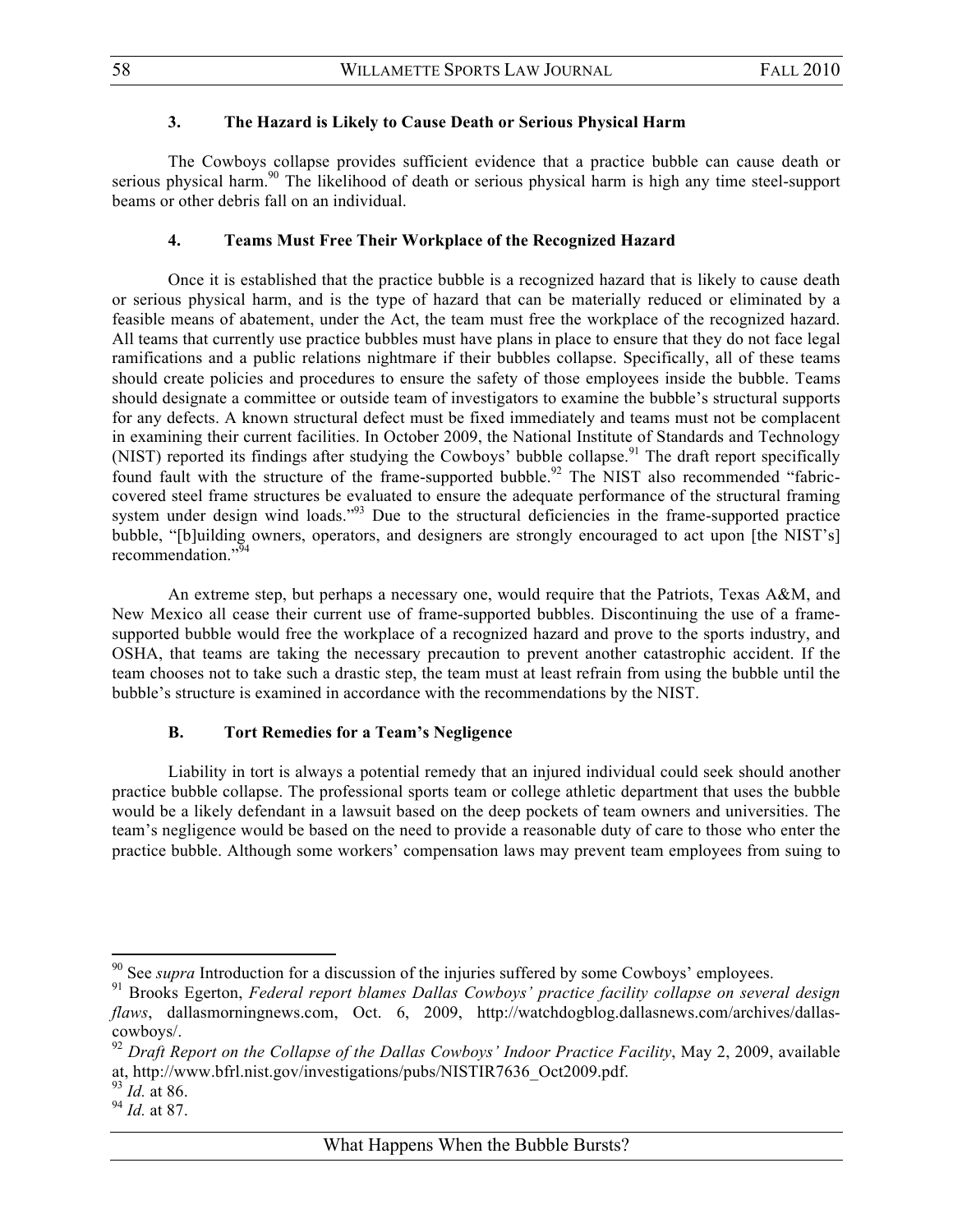recover in tort,<sup>95</sup> members of the media and other civilians regularly enter the practice bubbles and could seek to remedy their injuries through a negligence lawsuit.

### **1. The Injured Party as Plaintiff Would Likely Prevail in a Negligence Lawsuit**

Regardless of whether a person inside the bubble is a licensee or invitee, all sports teams owe that person the duty to warn about possible defects with the practice bubble. The Cowboys' collapse, along with prior collapses at other facilities, has alerted all other teams about the possible defects with their practice bubble. Therefore, these teams must notify entrants into the bubble about the possibility of structural defects in the design and manufacture of the bubble. These entrants would not be able to recognize structural defects and other potential for harm from entering the bubble—so the duty must rest with the team to provide the necessary information to entrants allowing them the free choice of whether or not to enter the bubble. Due to the prior accidents at other bubbles, and the strong likelihood that a plaintiff's injury would be severe, a team is likely to lose at trial or face a large settlement amount to end the case.<sup>96</sup> Thus, teams must do everything they can to ensure that entrants are safe and informed thereby limiting a team's liability should an accident occur.

# **2. Steps Teams Should Take to Decrease Their Liability**

Teams are not powerless from limiting their liability. In fact, there are many steps that teams must take in order to do so. For example, teams should make those entering the bubble sign waivers providing that a team would not have any liability to the individual should an injury occur. These waivers are routinely used in other aspects of the sports world including when playing in a sporting event or participating in activities such as skydiving.<sup>97</sup> Teams may resist these waivers and may see them as tedious and unnecessary. Despite these sentiments, waivers should at least be used in inclement weather conditions. Furthermore, teams ought to limit public access altogether when possible. Although the media generally must have access to the practice bubble given their important duties in covering team practices, the outside public should be banned from entering the bubble as much as possible. Finally, teams must designate a team official with the authority to evacuate the bubble should the official deem it necessary for safety reasons. Coaches, players, and front office staff are likely too busy watching practice to handle this duty. Thus, teams should authorize someone with stadium or game operations experience to handle this endeavor. Providing a single individual with the authority to make the official decision to evacuate the bubble will avoid the chaos seen in the minutes following the Cowboys' disaster and hopefully prevent injuries before they occur.

# **V. Conclusion**

!!!!!!!!!!!!!!!!!!!!!!!!!!!!!!!!!!!!!!!!!!!!!!!!!!!!!!!!!!!!

On May 2, 2009, the sports viewing audience was focused on major events including the Kentucky Derby and NBA Playoffs. Soon all eyes turned towards the surprising television footage from Dallas where a practice bubble—a facility that has become familiar to many in the sports world—came crashing to the ground leaving players, coaches, team employees, and members of the media running for safety. After the reports of serious injuries, and after OSHA's team of investigators descended upon the accident scene, discussion turned toward the Cowboys' potential legal liability for the collapse. Many

<sup>&</sup>lt;sup>95</sup> Many state worker's compensation laws limit the compensation to an employee to that found within the worker's compensation statute.

<sup>&</sup>lt;sup>96</sup> McCann, *supra* note 3 (noting that a team would have to settle a negligence lawsuit in the millions of dollars).

<sup>97</sup> *See* Mario R. Arango & William R. Trueba, Jr., *The Sports Chamber: Exculpatory Agreements Under Pressure*, 14 U. MIAMI ENT. & SPORTS L. REV. 1, 32 (1997) (noting that a sky-diving business in Miami requires participants to sign an 'assumption of the risk,' 'exemption from liability,' and a 'covenant not to sue').